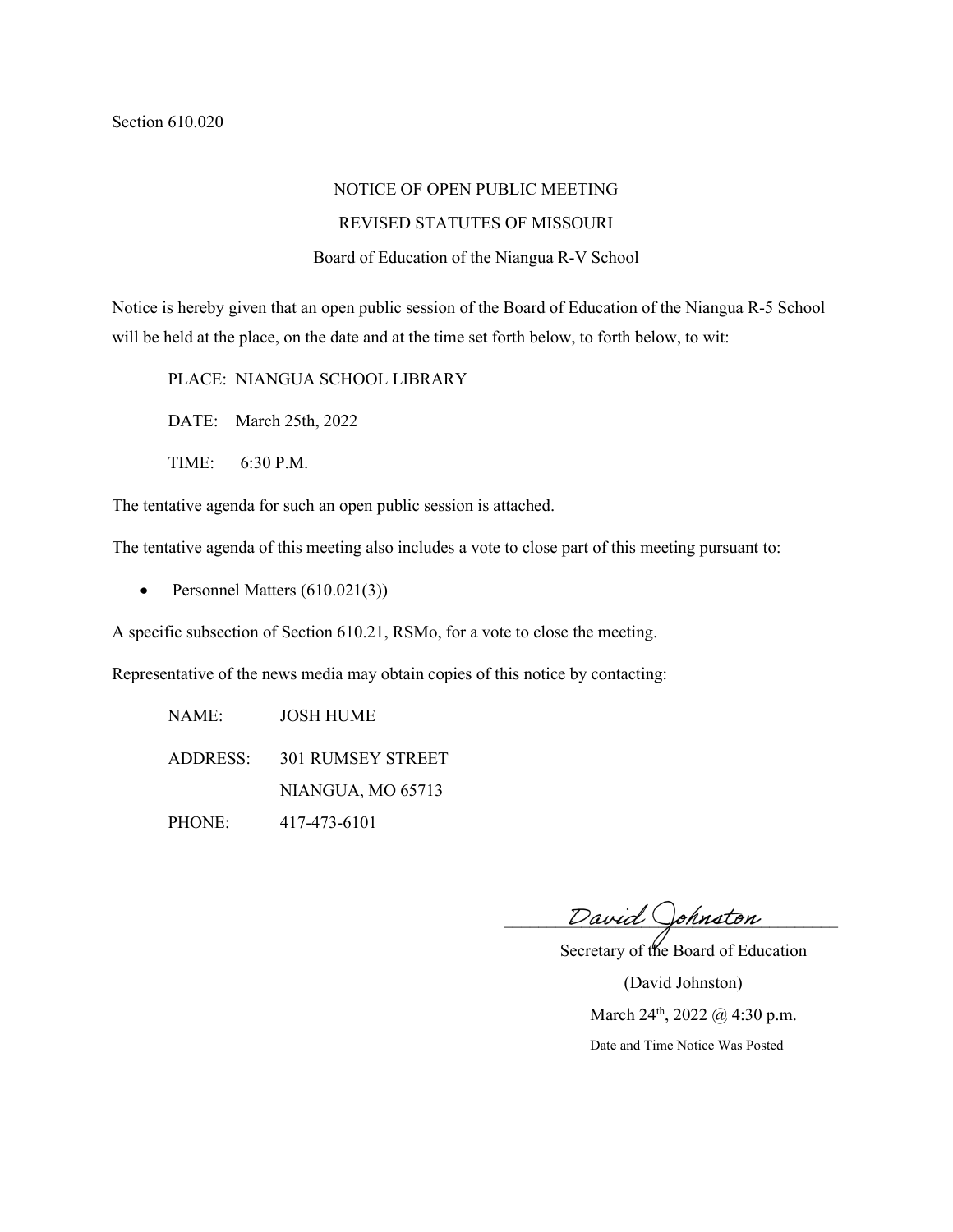Niangua R-5 School District Regular Board Meeting March 25, 2022 Niangua R-5 Library

*Niangua R-5 Mission Statement: Niangua R-5 School District will provide students an academically challenging, safe, and supportive environment.*

# I. OPEN MEETING

- a. Establish quorum and call meeting to order
- b. Pledge of Allegiance
- c. Set meeting date and time for Board Reorganizational Meeting
- d. Set meeting date and time for next regular meeting
- e. Formally Adopt Agenda

### II. CONSENT AGENDA ITEMS

- a. Approve minutes of last meeting
- b. Approve payment of warrants
- c. Approve Budget Amendments

#### III. ADMINISTRATOR'S REPORTS

a. Administration Report

#### IV. OLD BUSINESS

a. Mower Bids

#### V. NEW BUSINESS

- a. Approve 2022-2023 School Calendar
- b. Teacher Certification Discussion
- c. Teacher Evaluation Discussion
- d. Class Schedule discussion
- e. Security Entry/Exit Door Bid
- f. Non-exempt Employee Overtime Discussion
- VI. Patron and community comments
- VII. CLOSED SESSION
	- a. Personnel (610.021(3))

#### ADJOURNMENT